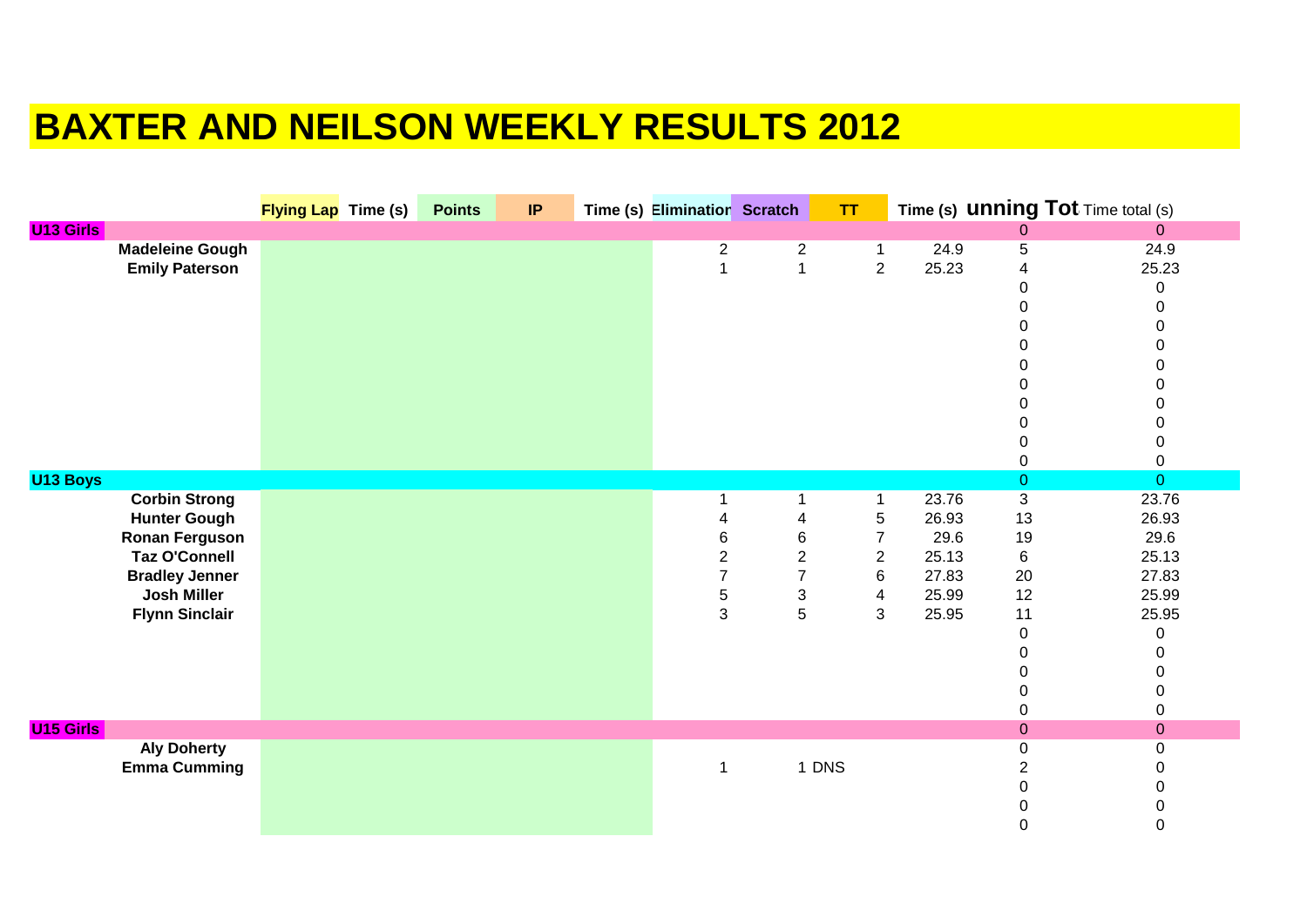| <b>U15 Boys</b><br><b>Hamish Beadle</b><br><b>Brayden Stephens</b><br><b>Kain Bowles</b><br><b>Haydn Strong</b><br><b>Hadyn Smith</b><br><b>Tom Sexton</b><br><b>Josh Carpenter</b><br><b>Flynn Gullick</b><br><b>Brayden Holland</b><br><b>Bradley Knipe</b><br><b>Caleb Hope</b><br><b>Jack Pedler</b><br><b>Will Sutherland</b><br><b>Matt Nunn</b> |                |       |                |                          |       | -1<br>$\overline{4}$<br>$\overline{5}$<br>$\overline{2}$<br>$\sqrt{3}$<br>$\,6\,$<br>13<br>12<br>11<br>10<br>$\,8\,$<br>$\overline{7}$<br>9 | $\mathbf 1$<br>5<br>13<br>$\overline{4}$<br>$\overline{2}$<br>3<br>12<br>11<br>$\overline{7}$<br>$\boldsymbol{9}$<br>$\,6$<br>8<br>10 | $\overline{2}$<br>$\overline{\mathbf{4}}$<br>6<br>3<br>$\sqrt{5}$<br>$\mathbf{1}$<br>9<br>12<br>8<br>13<br>$\overline{7}$<br>11<br>10 | 38.61<br>40.3<br>41.39<br>40.29<br>40.89<br>38.48<br>44.32<br>46.4<br>44.2<br>46.54<br>43.55<br>46<br>45.54 | $\mathbf 0$<br>$\Omega$<br>$\Omega$<br>$\Omega$<br>0<br>0<br>0<br>0<br>$\mathsf 0$<br>$\mathbf 0$<br>$\overline{\mathbf{4}}$<br>13<br>24<br>9<br>$\mathbf 0$<br>10<br>10<br>34<br>35<br>26<br>32<br>21<br>26<br>29<br>$\mathbf 0$<br>$\pmb{0}$ | 0<br>$\mathbf 0$<br>$\mathbf 0$<br>$\mathbf 0$<br>$\mathbf 0$<br>$\mathbf 0$<br>$\mathbf 0$<br>$\boldsymbol{0}$<br>$\boldsymbol{0}$<br>$\overline{O}$<br>38.61<br>40.3<br>41.39<br>40.29<br>0<br>40.89<br>38.48<br>44.32<br>46.4<br>44.2<br>46.54<br>43.55<br>46<br>45.54<br>0<br>0 |
|--------------------------------------------------------------------------------------------------------------------------------------------------------------------------------------------------------------------------------------------------------------------------------------------------------------------------------------------------------|----------------|-------|----------------|--------------------------|-------|---------------------------------------------------------------------------------------------------------------------------------------------|---------------------------------------------------------------------------------------------------------------------------------------|---------------------------------------------------------------------------------------------------------------------------------------|-------------------------------------------------------------------------------------------------------------|------------------------------------------------------------------------------------------------------------------------------------------------------------------------------------------------------------------------------------------------|-------------------------------------------------------------------------------------------------------------------------------------------------------------------------------------------------------------------------------------------------------------------------------------|
|                                                                                                                                                                                                                                                                                                                                                        |                |       |                |                          |       |                                                                                                                                             |                                                                                                                                       |                                                                                                                                       |                                                                                                             | $\pmb{0}$                                                                                                                                                                                                                                      | $\mathbf 0$                                                                                                                                                                                                                                                                         |
| <b>U17 Girls</b>                                                                                                                                                                                                                                                                                                                                       |                |       |                |                          |       |                                                                                                                                             |                                                                                                                                       |                                                                                                                                       |                                                                                                             | $\pmb{0}$                                                                                                                                                                                                                                      | $\overline{0}$                                                                                                                                                                                                                                                                      |
| <b>Laura Heywood</b>                                                                                                                                                                                                                                                                                                                                   | $\mathbf{1}$   | 17.25 | $\mathbf{1}$   | $\mathbf{1}$             | 82.61 |                                                                                                                                             |                                                                                                                                       |                                                                                                                                       |                                                                                                             | 3                                                                                                                                                                                                                                              | 99.86                                                                                                                                                                                                                                                                               |
| <b>Libby Bayne</b><br><b>Kate Wilson</b>                                                                                                                                                                                                                                                                                                               |                | 20.51 |                |                          | 97.53 |                                                                                                                                             |                                                                                                                                       |                                                                                                                                       |                                                                                                             | $\pmb{0}$<br>11                                                                                                                                                                                                                                | $\Omega$<br>118.04                                                                                                                                                                                                                                                                  |
| <b>Brooke Brazier</b>                                                                                                                                                                                                                                                                                                                                  | $\mathfrak{S}$ |       | $\overline{4}$ | $\overline{\mathcal{A}}$ |       |                                                                                                                                             |                                                                                                                                       |                                                                                                                                       |                                                                                                             | $\pmb{0}$                                                                                                                                                                                                                                      | $\Omega$                                                                                                                                                                                                                                                                            |
| <b>Makayla Smith</b>                                                                                                                                                                                                                                                                                                                                   | $\overline{2}$ | 17.99 | $\overline{2}$ | $\overline{2}$           | 87.87 |                                                                                                                                             |                                                                                                                                       |                                                                                                                                       |                                                                                                             | 6                                                                                                                                                                                                                                              | 105.86                                                                                                                                                                                                                                                                              |
| <b>Katrina Carpenter</b>                                                                                                                                                                                                                                                                                                                               |                |       |                |                          |       |                                                                                                                                             |                                                                                                                                       |                                                                                                                                       |                                                                                                             | $\mathbf 0$                                                                                                                                                                                                                                    | $\mathbf 0$                                                                                                                                                                                                                                                                         |
| Sophie McMurdo                                                                                                                                                                                                                                                                                                                                         |                |       |                |                          |       |                                                                                                                                             |                                                                                                                                       |                                                                                                                                       |                                                                                                             | 0                                                                                                                                                                                                                                              | $\mathbf 0$                                                                                                                                                                                                                                                                         |
| <b>Georgia Vessey</b>                                                                                                                                                                                                                                                                                                                                  |                |       |                |                          |       |                                                                                                                                             |                                                                                                                                       |                                                                                                                                       |                                                                                                             | $\mathbf 0$                                                                                                                                                                                                                                    | $\mathbf 0$                                                                                                                                                                                                                                                                         |
| <b>Ffion Muhl</b>                                                                                                                                                                                                                                                                                                                                      | 4              | 20.83 | 3              | 3                        | 95.09 |                                                                                                                                             |                                                                                                                                       |                                                                                                                                       |                                                                                                             | 10<br>$\pmb{0}$                                                                                                                                                                                                                                | 115.92<br>0                                                                                                                                                                                                                                                                         |
|                                                                                                                                                                                                                                                                                                                                                        |                |       |                |                          |       |                                                                                                                                             |                                                                                                                                       |                                                                                                                                       |                                                                                                             | $\overline{0}$                                                                                                                                                                                                                                 | $\mathbf{0}$                                                                                                                                                                                                                                                                        |
|                                                                                                                                                                                                                                                                                                                                                        |                |       |                |                          |       |                                                                                                                                             |                                                                                                                                       |                                                                                                                                       |                                                                                                             |                                                                                                                                                                                                                                                |                                                                                                                                                                                                                                                                                     |